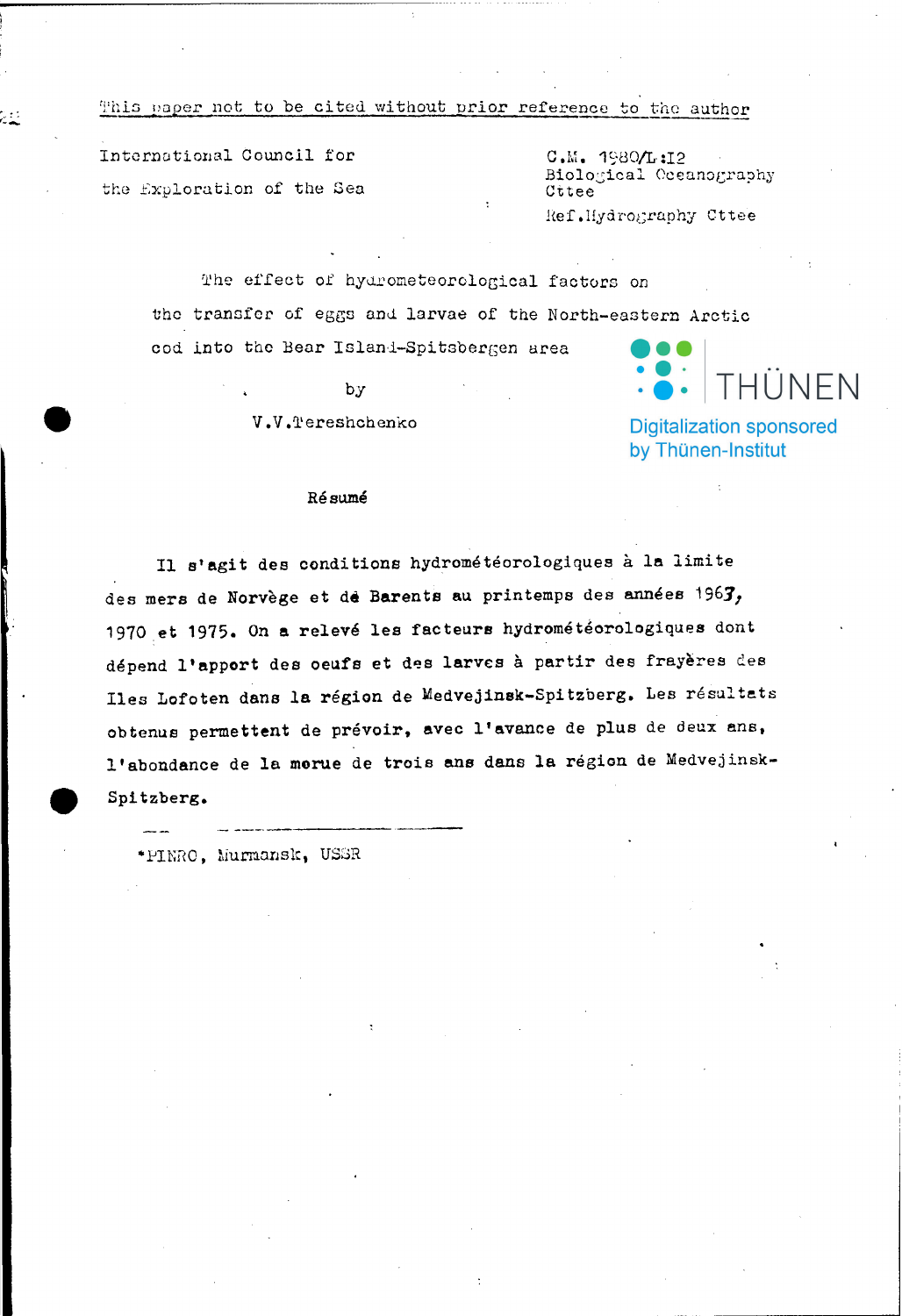#### Abstract

Hydrometeorological conditions in the border area between the Norwegian and Barents seas in spring 1963, 1970 and 1975 are analysed. Hydrometeorological factors influencing the transfer of cod eggs and larvae from the Lofoten spawning grounds to the Bear Island - Spitsbergen area are determined. The received data make it possible to forecast the abundance of three year old cod in the Bear Island - Spitsbergen area more than 2 years well in advance.

#### Introduction

Formation of the next year class of cod in the Bear Island-Spitsbergen area depends greatly on the abundance of cod eggs and larvae transferred into this part of the sea from the Lofoten spawning grounds.

The aim of the paper is to determine the hydrometeorological factors influencing the transfer of cod eggs and larvae into the Bear Island - Spitsbergen area from the Lofoten spawning grounds and to get an opportunity of forecasting cod

 $2<sup>5</sup>$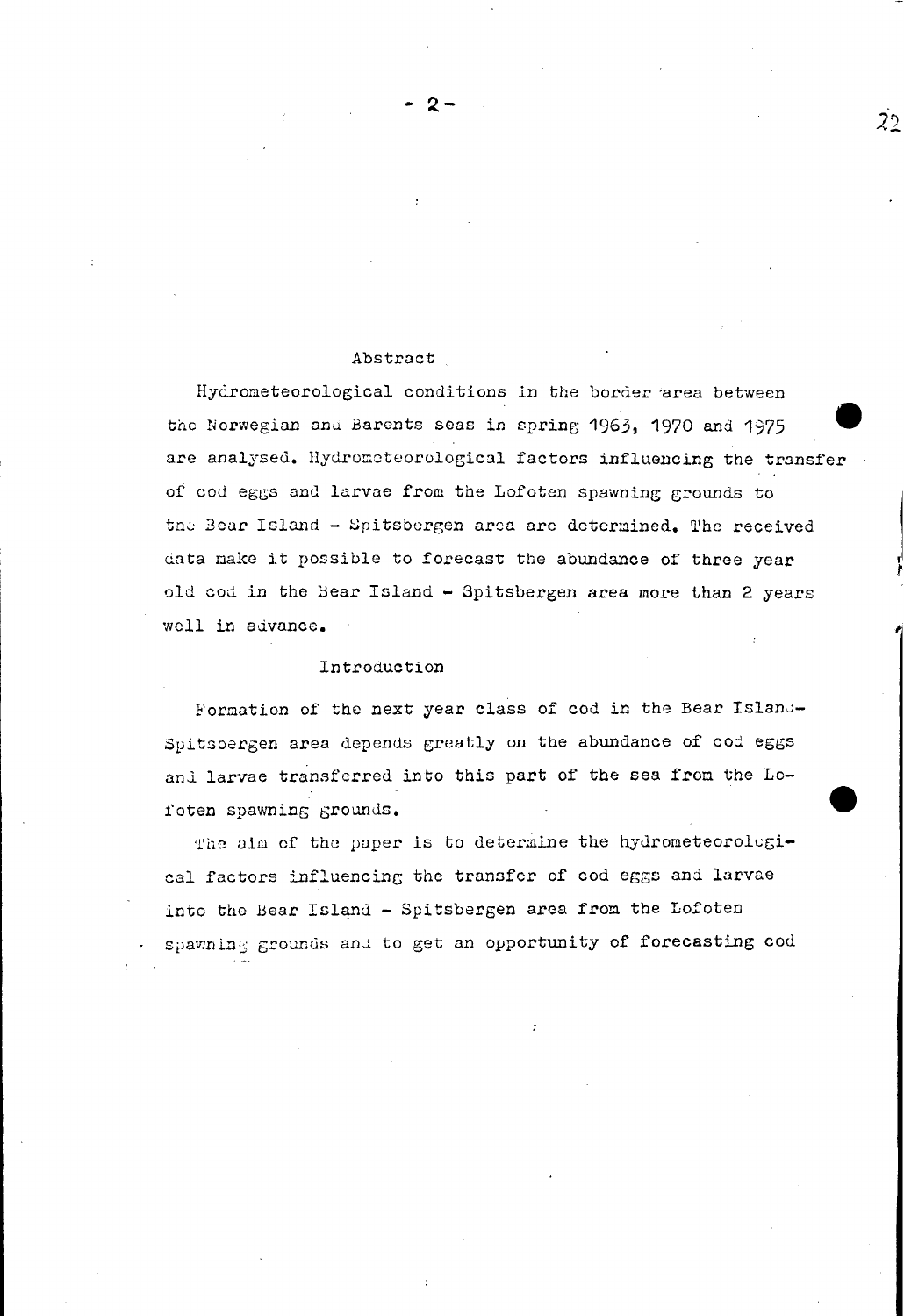abundance in this area.

Materials and methods

3

The years of 1963, 1970 and 1975 were analysed because the year classes of North-eastern Arctic cod of these years were the most abundant. At the same time according to the results of young cod surveys\* the transfer of cod eggs and larvae into the Bear Island - Spitsbergen area and the southern Barents Sea was quite different. For example, according to the results of young cod surveys the 1963 and 1970 year classes in the Bear Island - Spitsbergen area and the southern Barents Sea are estimated as rich, and the 1975 year class of cod is characterized as poor for the Bear Island - Spitsbergen area and very rich for the southern Barents Sea (Baranova, Ponomarenko, Trambachev, 1973; Trambachev, 1978). To understand the causes of different distribution of cod eggs and larvae between the Bear Island - Spits bergen area and the southern Barents Sea, peculiarities of hydrometeorological processes in the border area between the Norwegian and Barents seas in these years should be analysed. The materials of hydrological observations (Fig.1A) carried out in spring 1965, 1970 Cruises 35 and 66 of the RV "Tunets") and 1975 (Cruise 9 of the RV "Akhill") are utilized for this aim. The dynamic method (Zubov, 1956) was employed for drawing the charts of dynamic topography. The 200 dbar level was taken for the reference level. Discussion and results

The analysis of the dynamic topography charts in April-May 1963, 1970, 1975 (Figs. 1B, C, D) showed that alongside with \*Biological materials of the PINRO laboratory of the North-European basin demersal fish were used in the paper.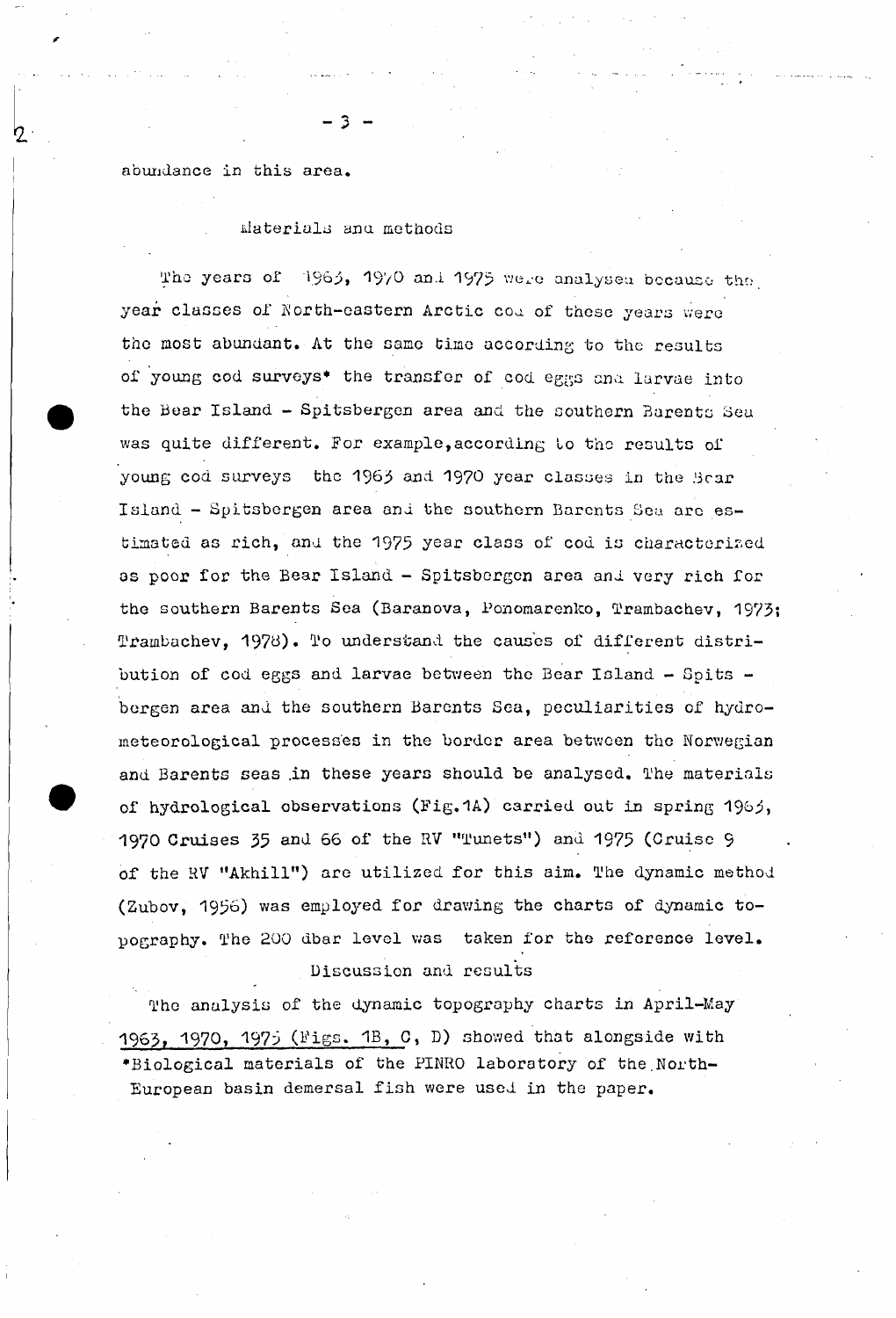common features of the water masses circulation which reflect the known ideas on water dynamics in the border area between the Norwegian and Barents seas (Kislyakov, 1964), the peculiarities in the relief of dynamic topography and current intensity are registered in these years.

Previously A.G.Kislyakov (1964) determined that in the border area between the Norwegian and Barents seas the region of high 34a level called by him the dynamic ridge is locatel. In particular he found out that with weak development of the ridge couleggs and larvac are not prevented from the drift to the southern Barents Sea; when the ridge is well-developed a great amount of cod eggs and larvae is transported northwards to the Bear Island - Spitsbergen area.

The analysis of geostrophic circulation showed that there was a well-pronounced ridge in the border area in spring 1963 (Fig. 15). The data on young cod assessment testify to an intensive transfer of eggs and larvae both into the Bear Island -Spitsbergen area and into the southern Barents Sea. As a matter of fact there was no lynamic ridge in the border area between the Norwegian and Barents seas in April/May 1970 (Fig. 10), but the data of young cod assessment in the Bear Island -Spitsbergen area showed that the transfer of larvae into this part of the sea was also intensive. In spring 1975 (Fig. 1D) the dynamic ridge in the border area between the two seas was well-developed spreading far to the north, but in spite of this the young cod abundance in the considered area was very low.

These facts illustrate that the existence of the dynamic ridge in the border area between the Norwegian and Barents seas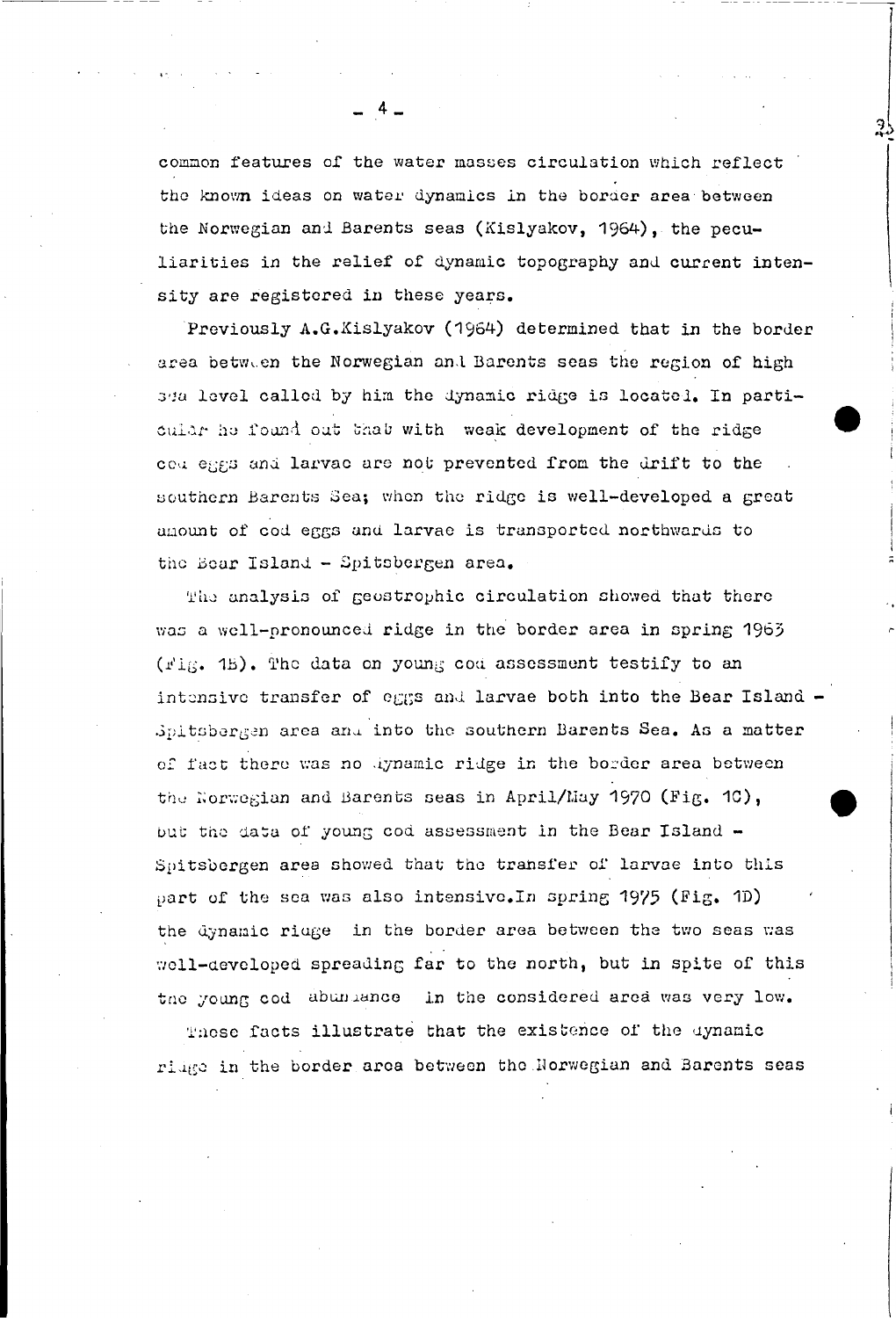is not always of great importance for the redistribution of cod eggs and larvae in the Bear Island - Spitsbergen area and the southern Barents Sea.

2

At the same time the analysis of the intensity of currents in spring 1963, 1970, 1975 showed that in some years the correlation of the strength of the North Cape and Norwegian currents and primarily the intensity of the Coastal Current along the Norwegian coast and the North Cape Current was very important for the increase of transfer of cod eggs and larvae in the Bear Island - Spitsbergen area or the southern Barents Sea. This fact quite correlates with the results of the current intensity analysis carried out by A.I. Mukhin and E.I. Dvinina (Mukhin, Dvinina, 1978). In spring 1975 the intensity of the North Cape Current was much greater than in 1963, 1970, and the Norwegian Current flowing northwards is weak. This fact predetermined to some extent the main transfer of cod eggs and larvae into the southern part of the sea in spring 1975.

It is known that eggs and larvae drift in the sea surface layers and the direction of their drift depends on the direction of prevailing winds as well (Corlett, 1965).

To estimate the influence of this meteorological factor on the drift of cod eggs and larvae into the Bear Island - Spitsbergen area we utilized the difference of air pressure between the Bear Island and Jan Mayen in March - May. Previously it was illustrated that the direction of air streams is connected with the intensity of the Norwegian Current west of the Bear Island (Hill, Lee, 1957; Kislyakov, 1960; 1964a; Lee, 1961). In March -May 1963 the prevailing southern winds (the difference of air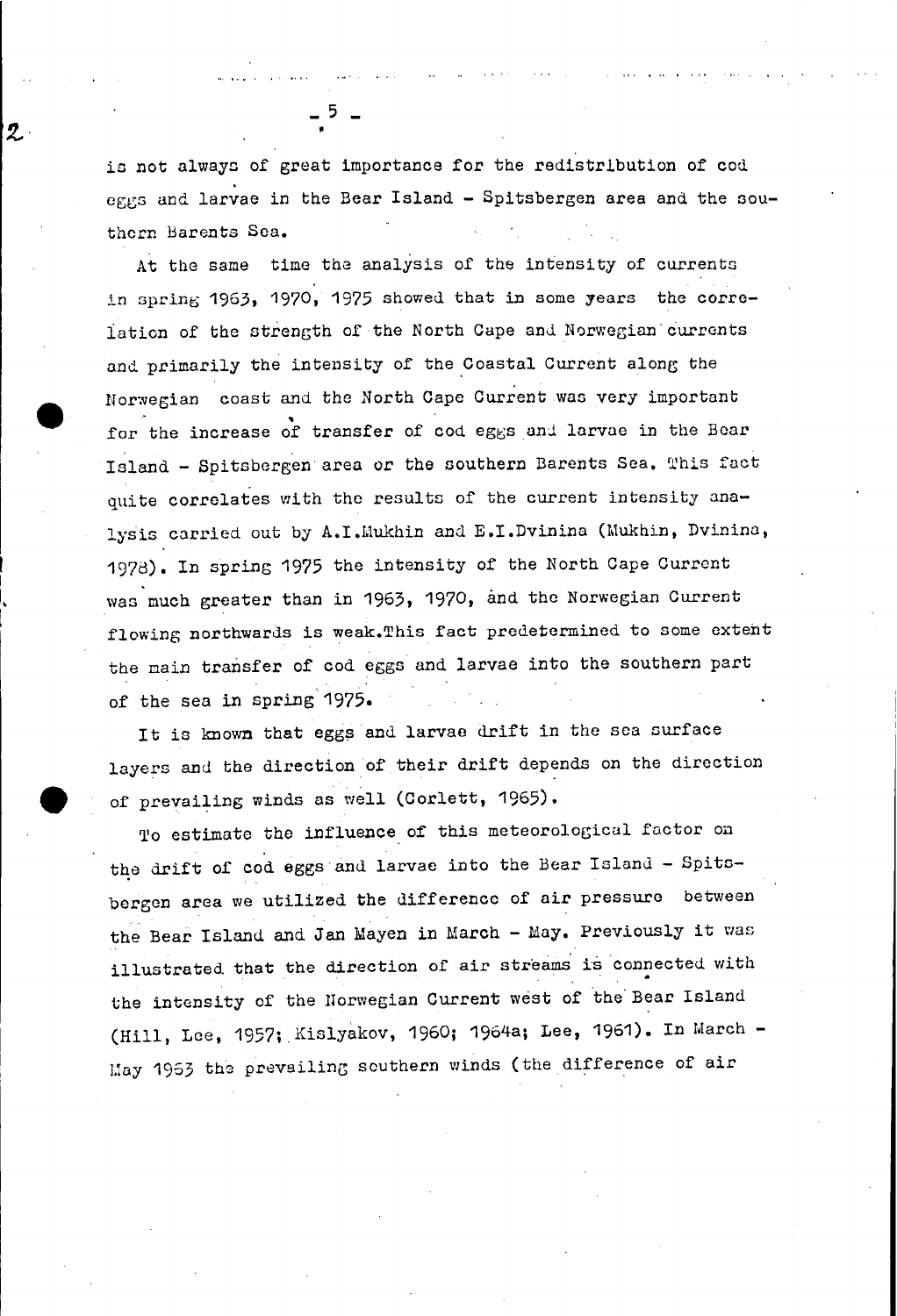pressure A P between the Bear Island and Jan Mayen was +11.9 mb) over the Norwegian Current intensified the transfer of cod eggs and larvae into the Bear Island - Spitsbergen area. In spring 1970 the resulting southern transfer ( $\triangle$  P = 5.4 mb) was registered. but it was less intensive as compared with the same period of 1963. In March - May 1975 the cyclonic activity predominated over the Barents Sea having conditioned the prevalence of the northern winds  $(\Delta P = -15.8 \text{ mb})$ . The weak drift of cod eggs and larvae in the Bear Island - Spitsbergen area in spring 1975 is explained to some extent by this factor.

Now, the analysis of salinity distribution in the surface layers in April - May and June - July 1965, 1970 and 1975 (Fig.2) made it possible to suppose that the location of the Atlantic water masses in the area of the Lofoten spawning grounds is also one of the reasons influencing the transfer of cod eggs and larvae into the Bear Island - Spitsbergen area. When the Atlantic water masses ( the isohaline 35%/00 was: accepted for the border of the Atlantic water masses (Sarynina, 1970: Kislyakov, 1970) are located farther off shore than spawning grounds, the probability of eggs and larvae transfer into the Atlantic waters flowing northwards in the Bear Island - Spitsbergen area, lesse-ns. Such situation was in 1975. Thus, the decline in salinity on more southern sections, i.e. the greater distribution of freshened coastal waters, indicates lessening possibility of eggs and larvae transfer into the Bear Island - Spitsbergen arca.

So, the main drift of cod eggs and larvae is determined by a complex of hydrometeorological indices common to every year.

 $-6$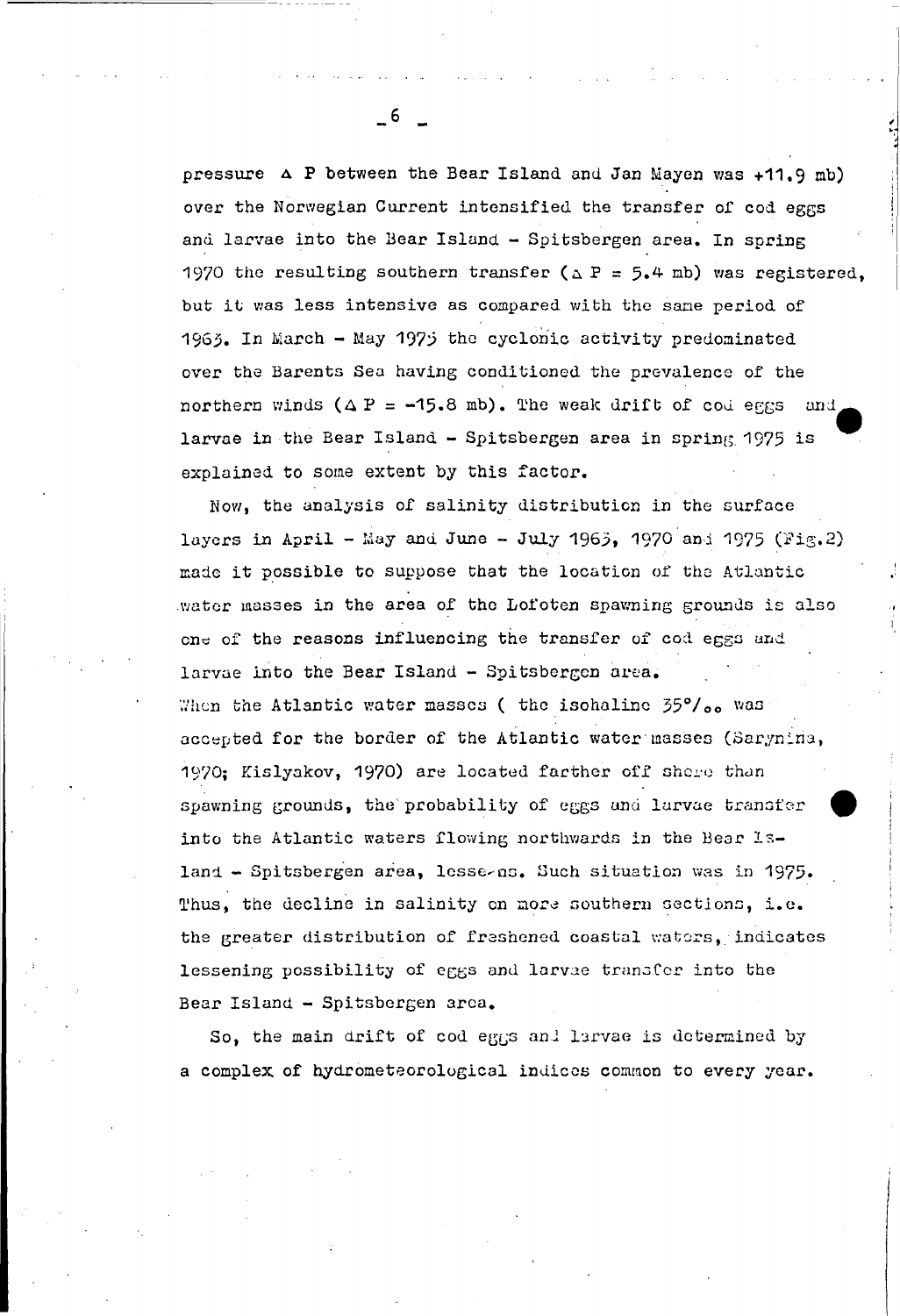The transfer of cod eggs and larvae into the Bear Island - Spitsbergen area is favoured: by the decrease of the intensity of the North Cape Current on the section North Cape - Bear Island (Stations  $1 - 7$ ) in the 0-200 m layer\* (Q); by the prevalence of southern winds, of what the positive difference of mean monthly air pressure in March - May between the Bear Island and Jan Mayon ( $\triangle$  P) is indicative; by the location of Atlantic water masses nearest to spawning grounds (the salinity value of the Lastern Branch of the Norwegian Current on the section along 69°20'N in the 0-50 m layer in June (S°/00) is taken for the index).

Besides the above-mentioned facts influencing cod eggs and larvae transfer into the Bear Island - Spitsbergen area it was considered necessary to take into account such a factor as heat content of the Norwegian Current water masses. Water temperature indicates indirectly the intensity of the Norwegian Current flowing northwards and reflects the conditions of cod eggs and larvae drift (Kislyakov, 1964a). Water temperature (t°) of the Hastern Branch of the Norwegian Current in the 0-200 m layer on the section along 74°30'N west of the Bear Island in June was taken as an index.

The connection of the index of cod O-group abundance in the Bear Island - Spitsbergen area with the hydrometeorological factors suggested above is expressed by the following relation ship:

### $y = f(Q; P; S^0/_{oo} i t^o).$

The coofficient of multiple linear correlation R=0.80-0.06  $(1959 - 1975, n = 17)$ .

\* Water discharge was calculated by A.I.Mukhin and E.A.Dvinina (Mukhin, Dvinina, 1978).

7 -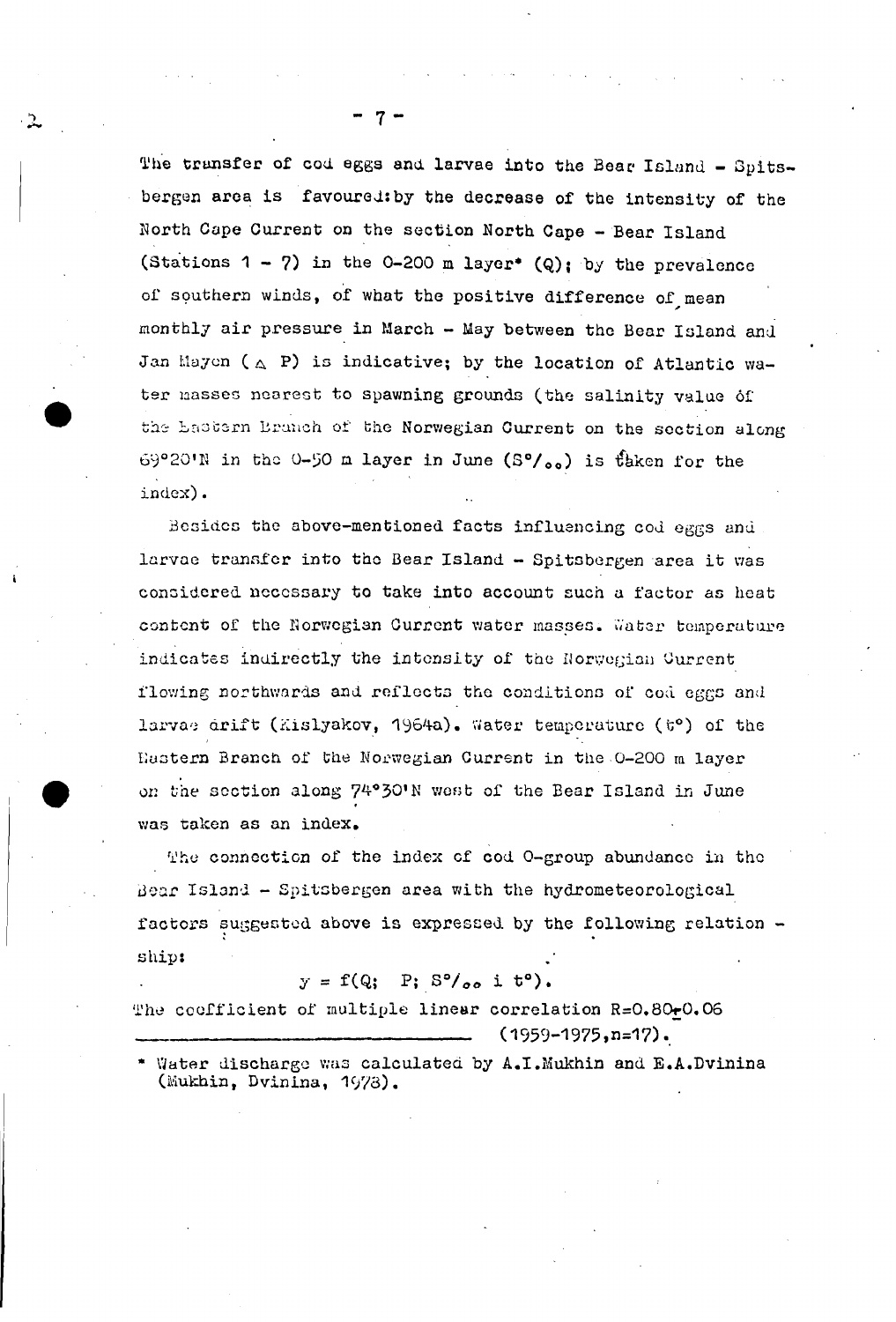Comparing year-to-year fluctuations of the indices of cod  $O$ -group abundance obtained as a result of autumn surveys and calculated by hydrometeorological factors, we receive a good correlation of the curves (Fig. 3). As our investigations showed the indices of cod o-group abundance in the Bear Island - Spitsbergen area are the indices of three-year-old cod abundance in this area,  $r = 0.88 + 0.05$  (1959 - 1975, n=13, very poor cod year classes of 1965-1968 are excluded). The obtained results make it possible to forecast three-year-old cod abundance in the Bear Island - Spitsbergen area 2 years in advance.

•

 $\overline{8}$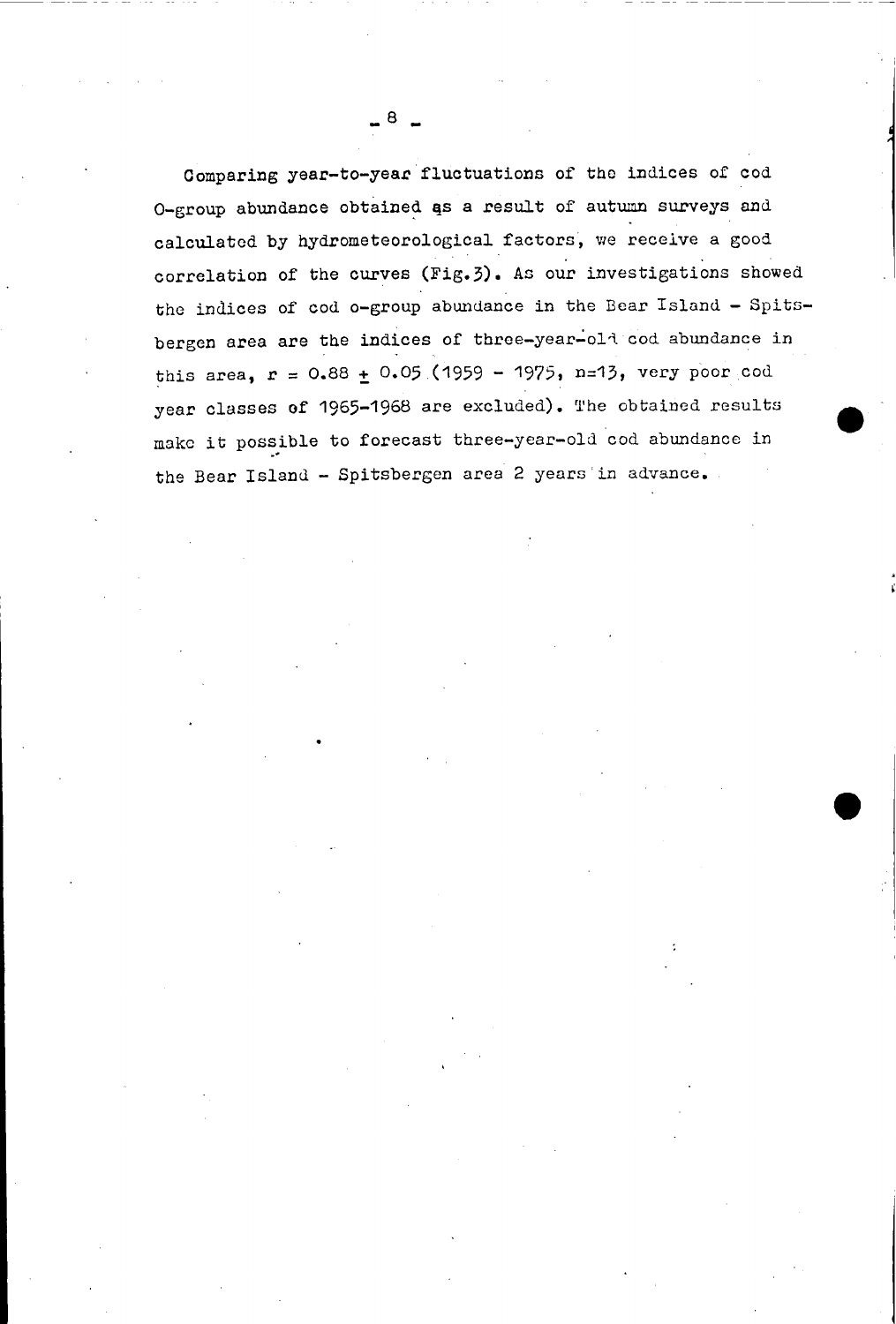References

9

Baranova, Z.P., Ponomarenko V.P., Trambachev M.F. 1973. Results of determining the abundance of young cod and haddock in autumn and winter 1970/71, 1971/72 and 1972/73.<br>Trudy PINRO, vyp.XXXIII, pp. 119-135. Coriett J., 1965.Winds, currents, plankton and the year class strength of cod in the western Barents Sea. ICNAF Special Publication, No.6, pp. 375-378.

- Hill H.W., Lee A.J. 1957. The effect of wind on water transport in the region of the Bear Island fishery Proc. Roy. See (B), 148, pp. 104-116.
- Kislyakov A.G. 1960. Fluctuations in the regime of the Spits bergen Current. In: "Soviet fisheries investigations in North European seas", Moscow, "Pishchepromizdat", pp.39-51.
- Kislyakov A.G. 1964. Horizontal circulation of waters on the watershed of the Norwegian and Barents seas. Trudy PINRO, vyp.XVI, pp.183-194.
- Kislyakov A.G. 1964a. Relationship between water âischarge, heat, salts and the thermal conditions of the West-Spitsbergen Current. Materialy rybokhozyaistvennykh 15216dovanii Severnogo basseina, vyp.II, pp.95-102.
- Kislyakov A.G. 1970. Seasonal changes of the temperature in the Norwegian Current. Trudy PINRO, vyp.XAVII, p.155-162.
- Lee A.J. 1961. The effect of the wind on water movements in the Norwegian and Greenland Seas. Proc. Symp. Lathematical - Hydrodynamical methods of Physical Oceanography, pp. 353-383.

Mukhin A.I., Dvinina H.A. 1978. Changeability of water transfer . across the section North Cape - Bear Island in spring.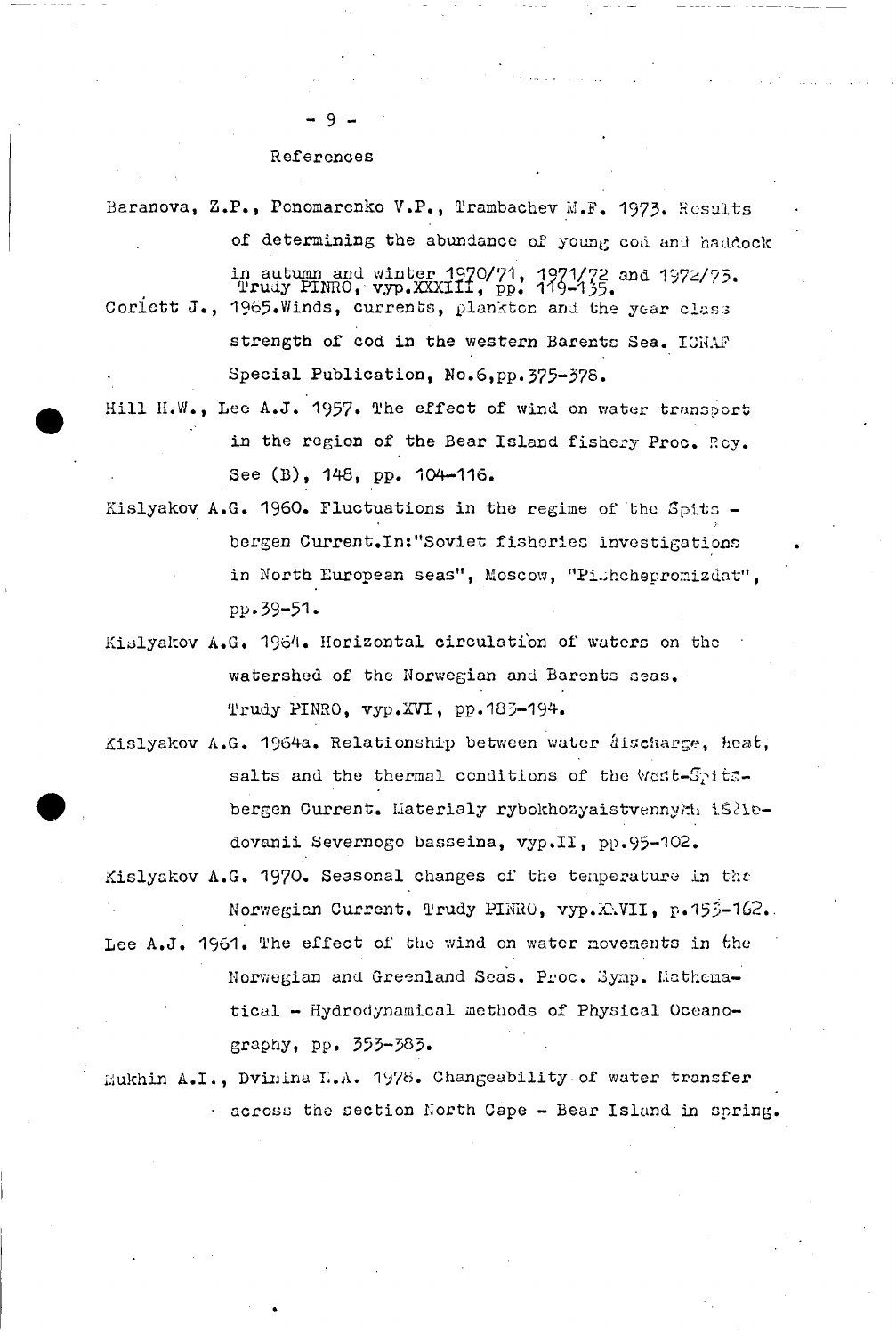Trudy PIRRO, vyp.X, p., 55-63.

Sarynina R.N. 1970. Hydrological conditions over the continental slope of the Barents Sea in 1966 and 1967. Trudy PINRO, vyp. XXVII, pp. 67-76.

Trambachev M.F. 1978. Soviet investigations on young cod of the  $0$ , 1, 2, and 3 age groups in the Barents Sea in the autumn and winter of 1975/76. Annales Biologiques, vol. XXXIII, pp.82-84.

Zubov I.N., Mamaev O.I. 1956. The dynamic method of sea currents elements calculation.L., "Gidrometeoizdat", 113 p.

 $-IO -$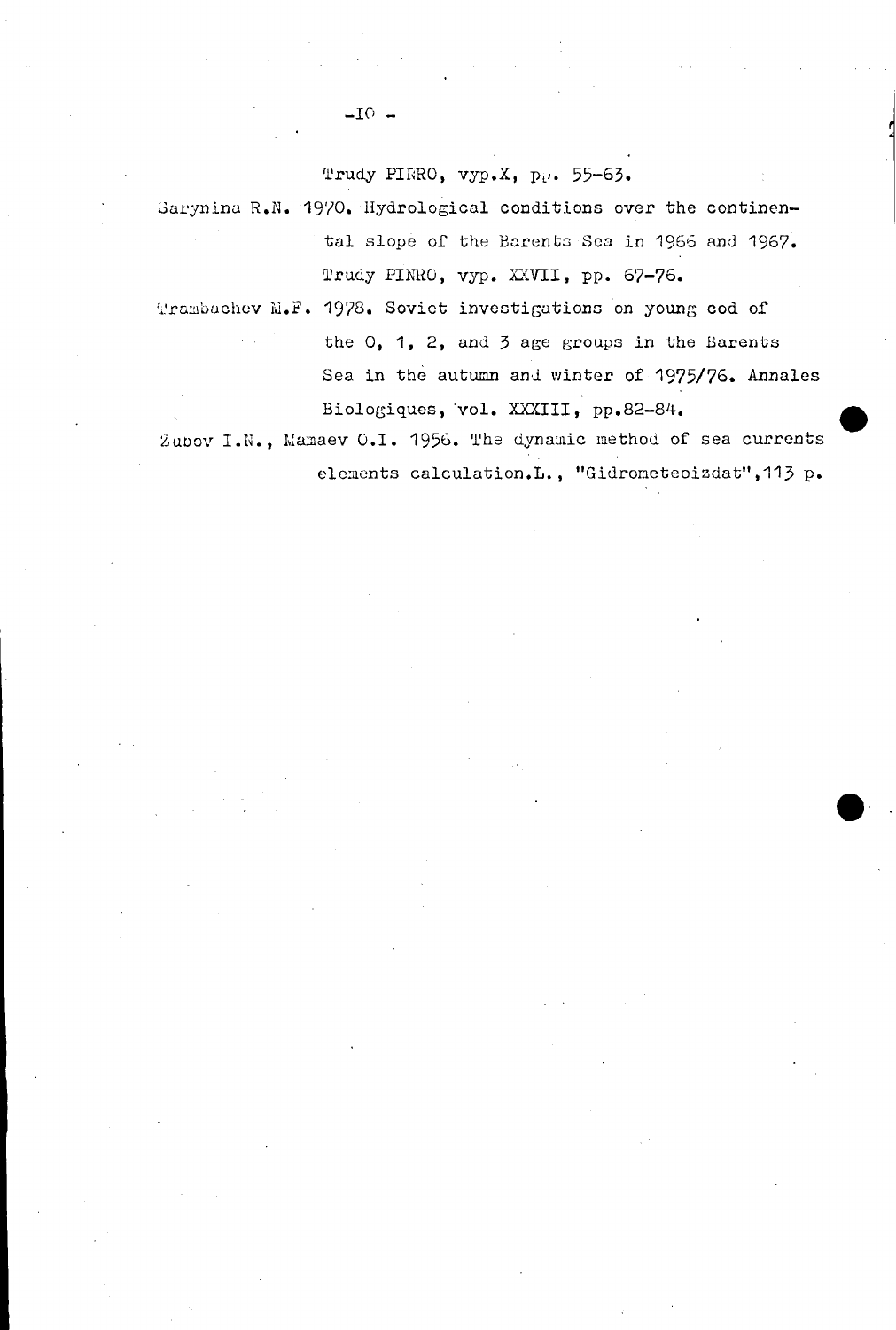

Fig.1A - the scheme of standard sections in the border area between the Norwegian and Barents seas. Geostrophic circulation in the sea surface in April-May (0-200 dbar);  $B - 1963$ , C - 1970, D - 1975.